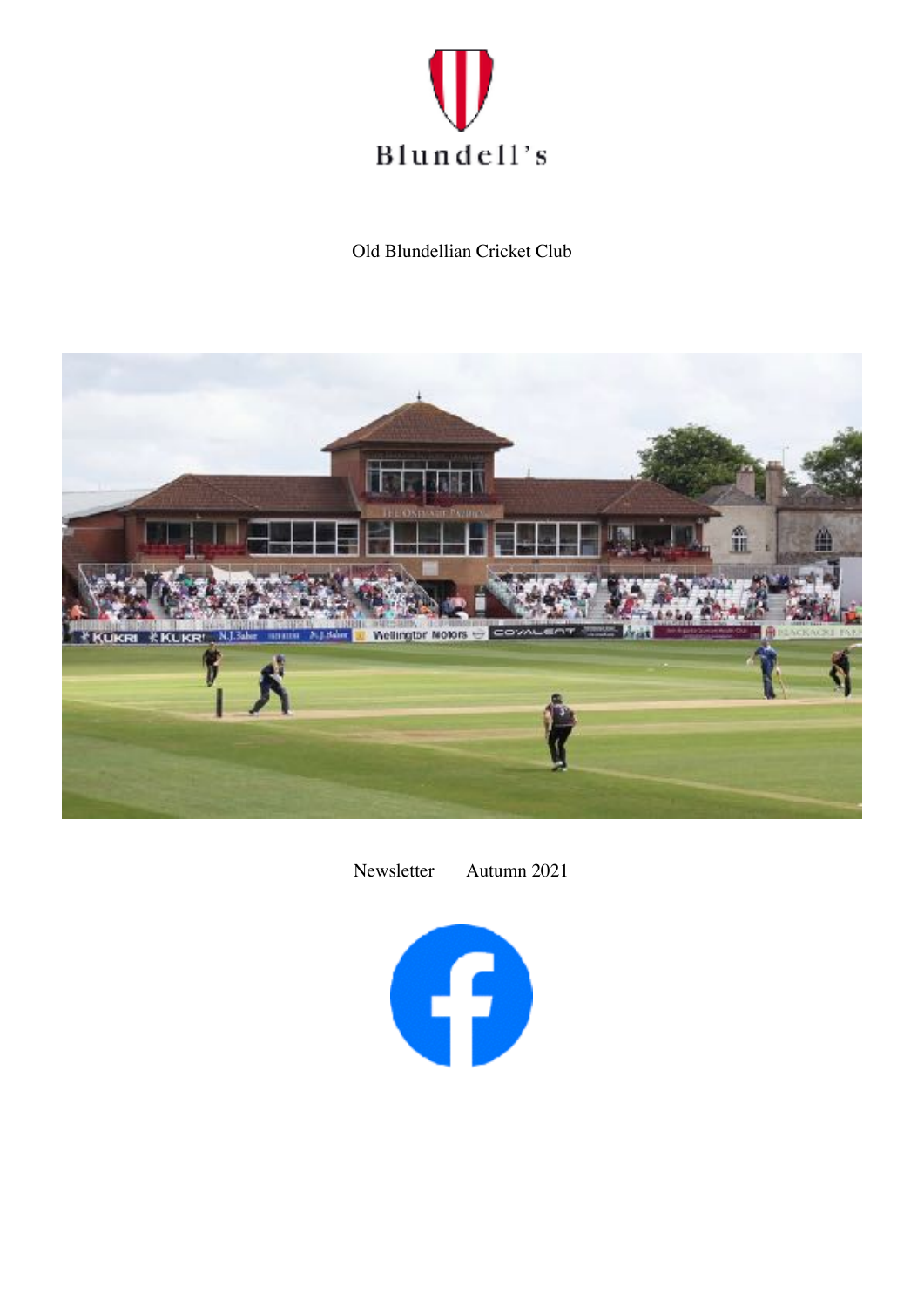We had hoped to have produced a monthly newsletter as before but the COVID pandemic has meant that the box has not been available for the whole season. We sent an email to the membership to explain the situation but just to reiterate here is what happened.

On May 17th spectators were permitted into the grounds to watch first class cricket but the numbers were restricted. The ECB were permitted to allow matches but the players had to be separated to maintain their 'bubbles' and ultimately allow first class cricket to continue. At SCCC the Ondaatie pavilion was designated as the away changing room and so the box was unavailable. This continued until July when the vaccination programme was well advanced and most restrictions were removed . However, this did not apply to the position in the Box and despite consultations with the SCCC management the restrictions remained in place until the end of the season. SCCC did offer a few complementary tickets for some of the matches in compensation. We are grateful to Nigel Preston, our chairman , and other members of the committee for their attempts to retrieve the box and all we can hope for is a resumption of normal service next year.

### **Old Blundellian Cricket in 2021**



The OBCC played four matches, winning two and losing two. It was pleasing that we have four match managers, each of whom raised good young teams. The best cricketers from the School's 1<sup>st</sup> XI, Joe Du'Gay and Tom Reynolds, made their debuts.

In June, a strong-looking OB side was thrashed by a very strong School 1st XI, which ended the season unbeaten. Full credit to Liam Lewis, Master in Charge, who has done great work developing some good young cricketers. We then lost comfortably in the traditional all-day match at the end of July to the Sou'westers. Two days

later, Jon Day led the OB's to an impressive victory against the Old Tauntonians at Taunton School.

The season ended with victory in the Glenthorne Cup against Lynton & Lynmouth CC. How good it was to see Lynton back playing cricket, after no matches in 2021. Richard Pugsley assembled a decent team and we saw off the locals.

Many thanks to John Smith and Alistair Horton for umpiring and to Graham Cox, Head Groundsman at Blundell's.

Result details:

**24th June at Blundell's Blundell's School** 194-2 (20 overs) T. Hatton 99\*, J du'Gay 74 **OBCC** 144-9 (20 overs) W Gingell 26, J. Frankpitt 25, L. Lewis 21, T. Murphy 5-30 The School won by 50 runs.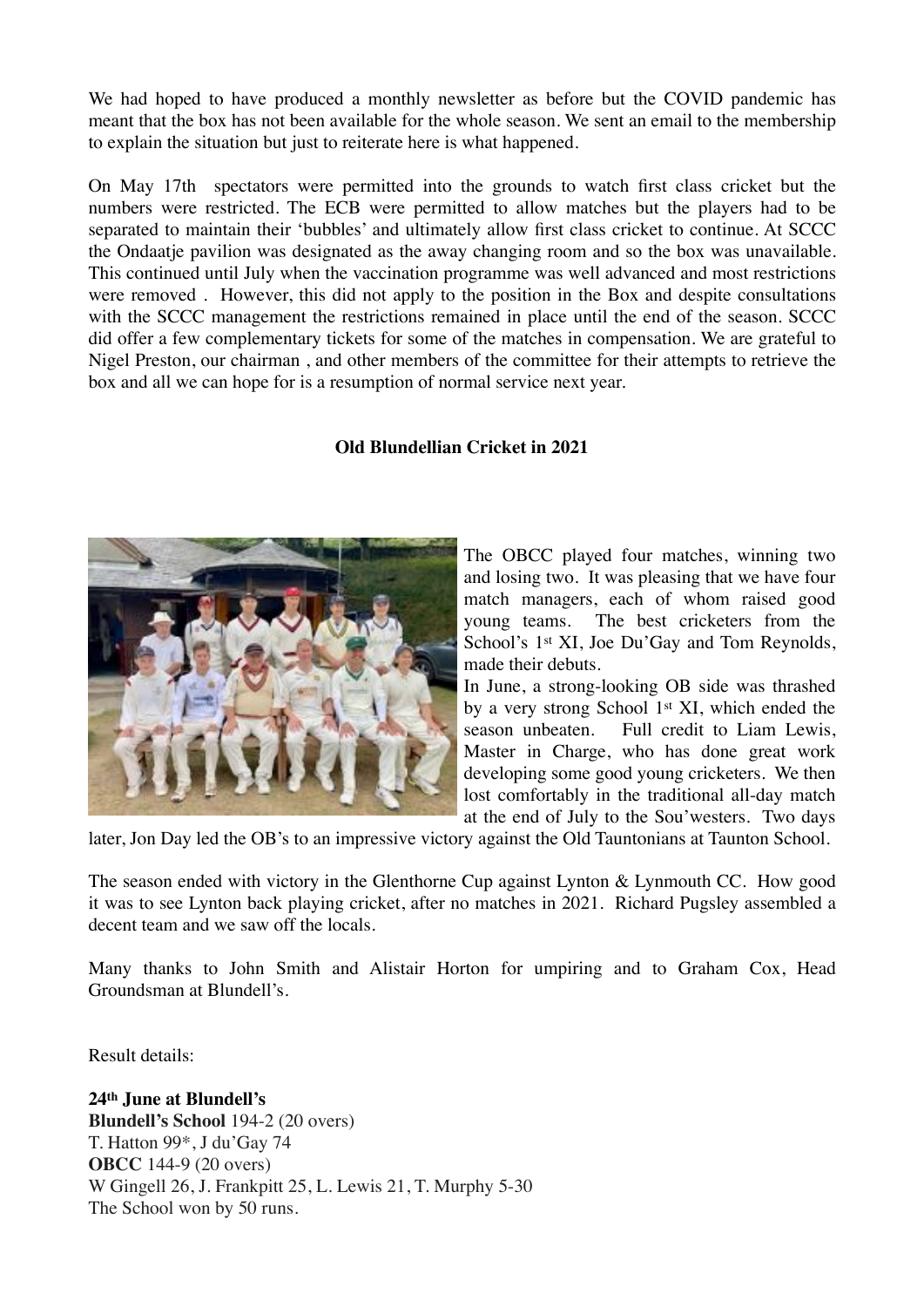#### **26th July at Blundell's**

**Sou'westers** 203-9 dec. (50 overs) J. Flatt 69, W. Bucknell 3-69, W. Gingell 2-21, T. Reynolds 2-28 **OBCC 103** (35 overs) A. Chambers 18, J. Williams 17, H. Parker 5-26 Sou'westers won by 100 wickets

**28th July at Taunton School Old Tauntonians** 236-8 (46 overs) W. Abell 79, J. Dart 342, T. Reynolds 2-40 **OBCC** 237-5 (51.4 overs) J. Dart 103\*, J. Du'Gay 45, W. Bucknell 27 OBCC won by 5 wickets

# **12th September at the Valley of the Rocks OBCC** 202-9 (35 overs) T. Chambers 65, N. White 46, A. Chambers 24, A' Spice 3-30 **Lynton & Lynmouth** CC 118 (35 overs) N. Shilling 22, W. Bucknell 3-35, N. White 2-24

We are hoping to expand our programme in 2022. The OBCC has a historic tradition of touring and we are considering a short venture into Surrey next August. More details to follow.

### **AGM**

The AGM was held in the box on 29th October. Here are the main points which arose from the discussions:

- Nigel Preston has made an attempt to meet with the new Chief Executive Gordon Hollins, but he has not been available yet. He will be invited to the next meeting in February 2022.
- Christmas Lunch will not go ahead this year
- Membership to be maintained at £30 per person
- Members who paid for 2020 will receive a free tie
- Members who paid in 2021 will receive a free lunch voucher
- David Dibb will seek quotes for new folding tables which will free up space for busier days.
- Graham Poulton will look into equipping the box with electronic payment machine .
- Grant Dee Shapland will investigate membership cards to be issued to all new members annually
- Subscriptions were down on previous years but obviously this was due to the fact that we didn't have use of the box
- The pictures in the box were reviewed and some were felt to be outdated and should be replaced with more relevant material.